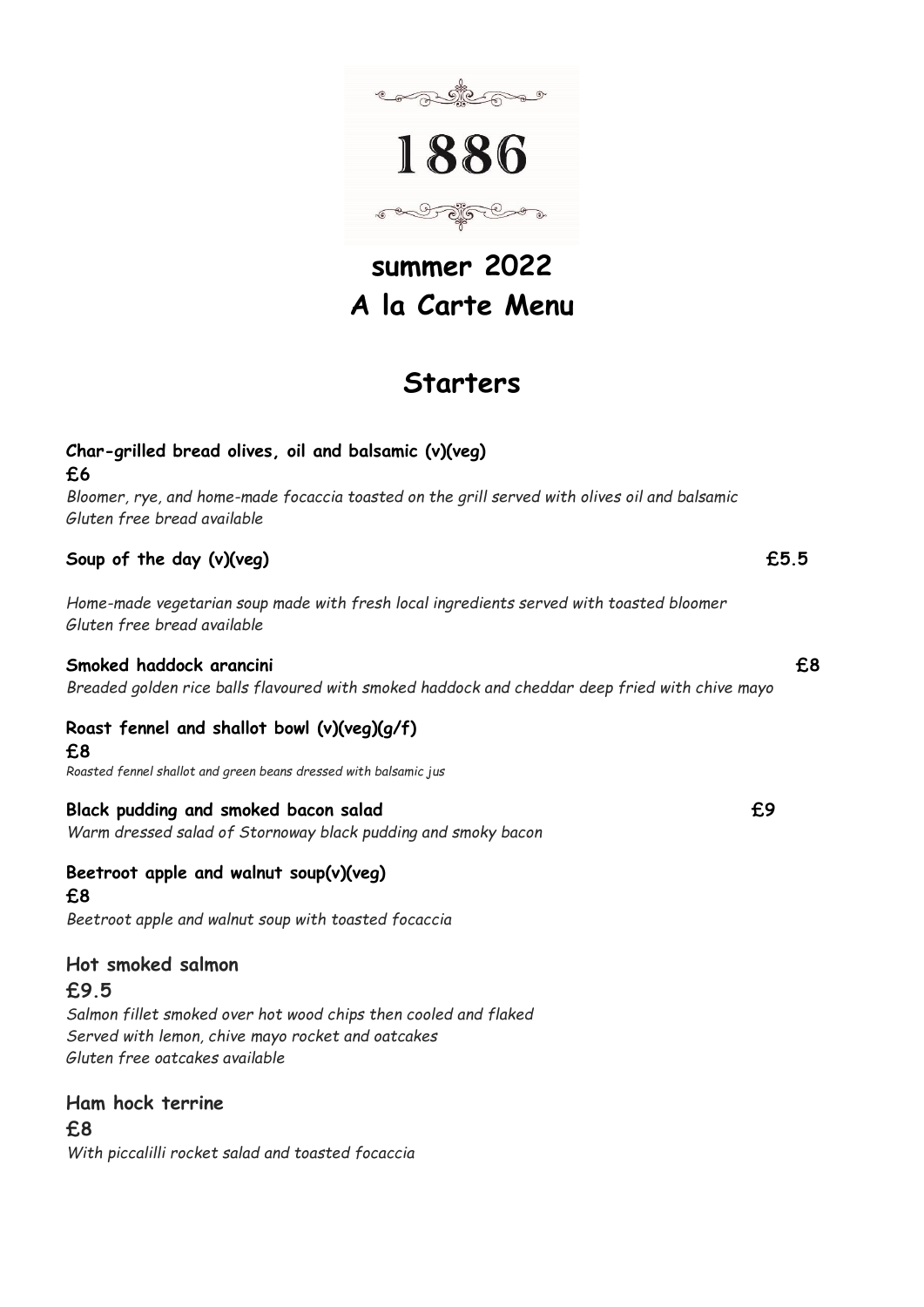# **Starters for Two £18**

**The Grazer** *Homemade rosemary and sea-salt focaccia hot smoked salmon, ham hock terrine olives, roasted fennel, hummus & chutney skin on fries* 

**The Veggie** *Homemade rosemary and sea-salt focaccia veg haggis bon-bon & olives, roasted fennel, hummus piccalilli spring onion mayo olive oil and balsamic skin on fries* 

# **Classic Main Courses**

### **Lightly curried halloumi and spinach bowl(v)**

**£15** *Mild curry of Grilled halloumi,* 

*coconut milk and spinach with crushed cashews* 

**Oven Baked Salmon Fillet (GF)** 

**£17**

Served with sliced new potatoes, tomato concasse and samphire grass in a light fish broth

# **Beef whisky and haggis artisan sausages £15**

*Served simply with mashed potatoes, peas, and red wine gravy Vegan sausages available with vegan mashed potatoes and vegan gravy*

### **Pan seared Pork belly**

**£18**

*pork belly served with sauteed cabbage potato terrine and black pudding croquette with honeyed jus*

# **Steak pie mash and greens**

### **£17**

*Traditional steak pie with prime chunks of borders beef onion and gravy With a puff pastry topper*

# **Main Courses from the Grill**

### **'The Buckstone'**

*Borders Beef burger topped with Cajun mayo and Cheddar cheese, with skin on fries*  $£16$ 

### **Grilled halloumi burger (v)**

**£14**

*Served on A brioche bun with salad tomato chutney and skin on fries*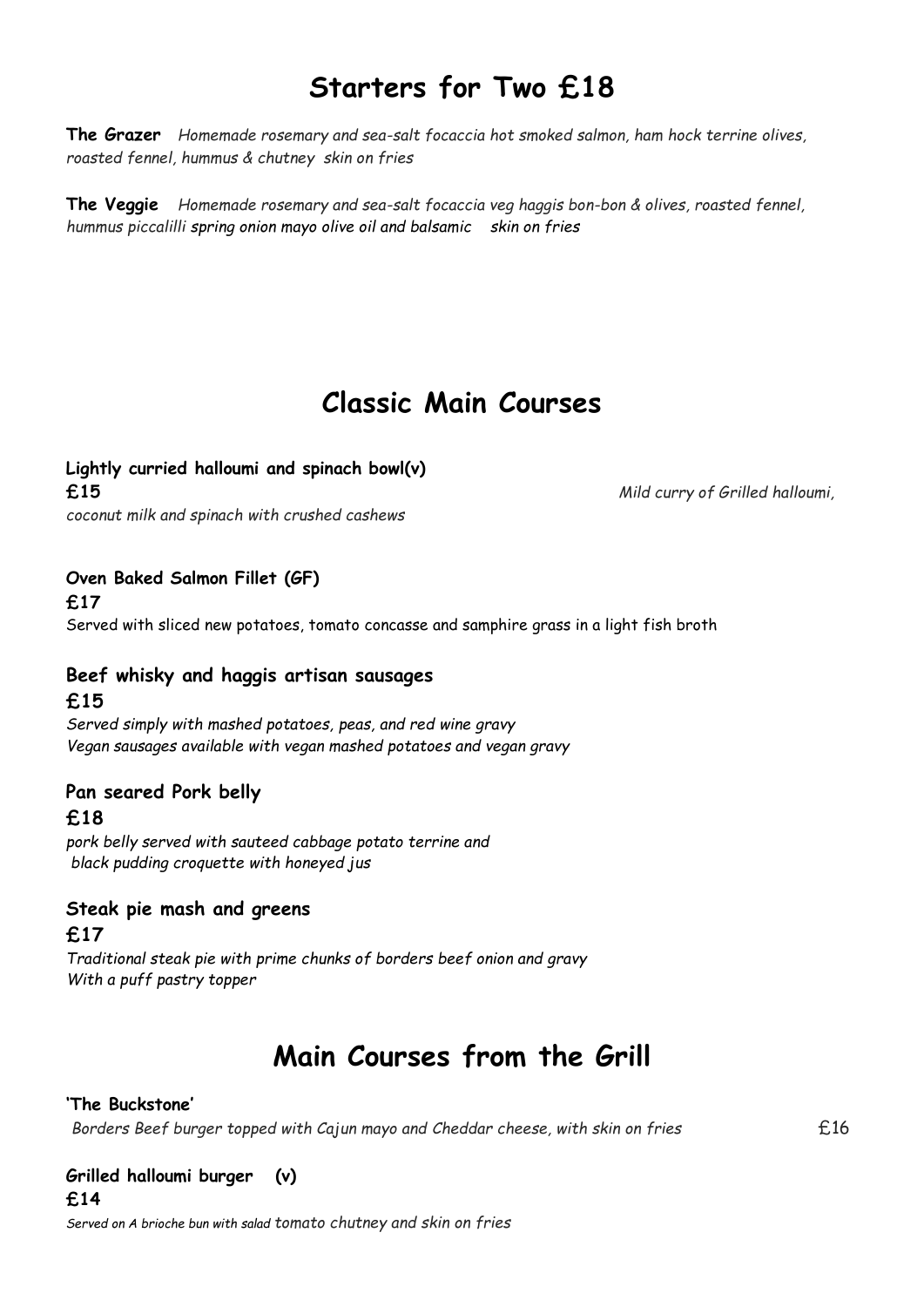## **10oz Borders Beef Rib-eye steak and hand cut chips (G/F) £28**

*30-day dry aged beef steak cooked to your liking with grilled tomato, mushroom Hand cut chips*

## **Cajun style cauliflower steak(v)(veg)**

### **£14**

*Marinated cauliflower grilled and served with spinach bhaji herb rice and tomato salsa*

# **Grilled Chicken Breast(g/f)**

**£18**

*Served with creamed wild mushrooms, asparagus and potato terrine*

# **Sauces £3.5**

Peppercorn (g/f) Whiskycream (g/f) Mushroom, Shallot and Red wine(g/f)

# **Sides £3.5**

Skin on fries(g/f)(v)(veg) Sauté potatoes(v)(veg)(g/f) Mashed potatoes(g/f)(v)(veg) Steamed greens(v)(veg)(g/f) Mixed salad(g/f)(v)(veg) Potato terrine(g/f)

# **Desserts**

# **Elderflower and Edinburgh gin parfait (GF) £7**  *Creamy frozen fruit yoghurt served with mixed berries*  Sticky toffee pudding **EX EXECUTE:** *Sweet date pudding served with caramel sauce and salted caramel ice cream* **Vanilla cheesecake £7**  *Light Vanilla biscuit cheesecake topped with pineapple and basil compote drizzled with mango coulis*  **Rich chocolate mousse £7** *Served with blood orange sorbet and chocolate soil with clementine syrup* **Selection of Ice Cream and Sorbets** (vegan available) (G/F) *Please ask your server for today's selection* **Peppered strawberries and pineapple (g/f)**

#### **£8**

Strawberries and pineapple with cracked black pepper,mint syrup and clotted cream